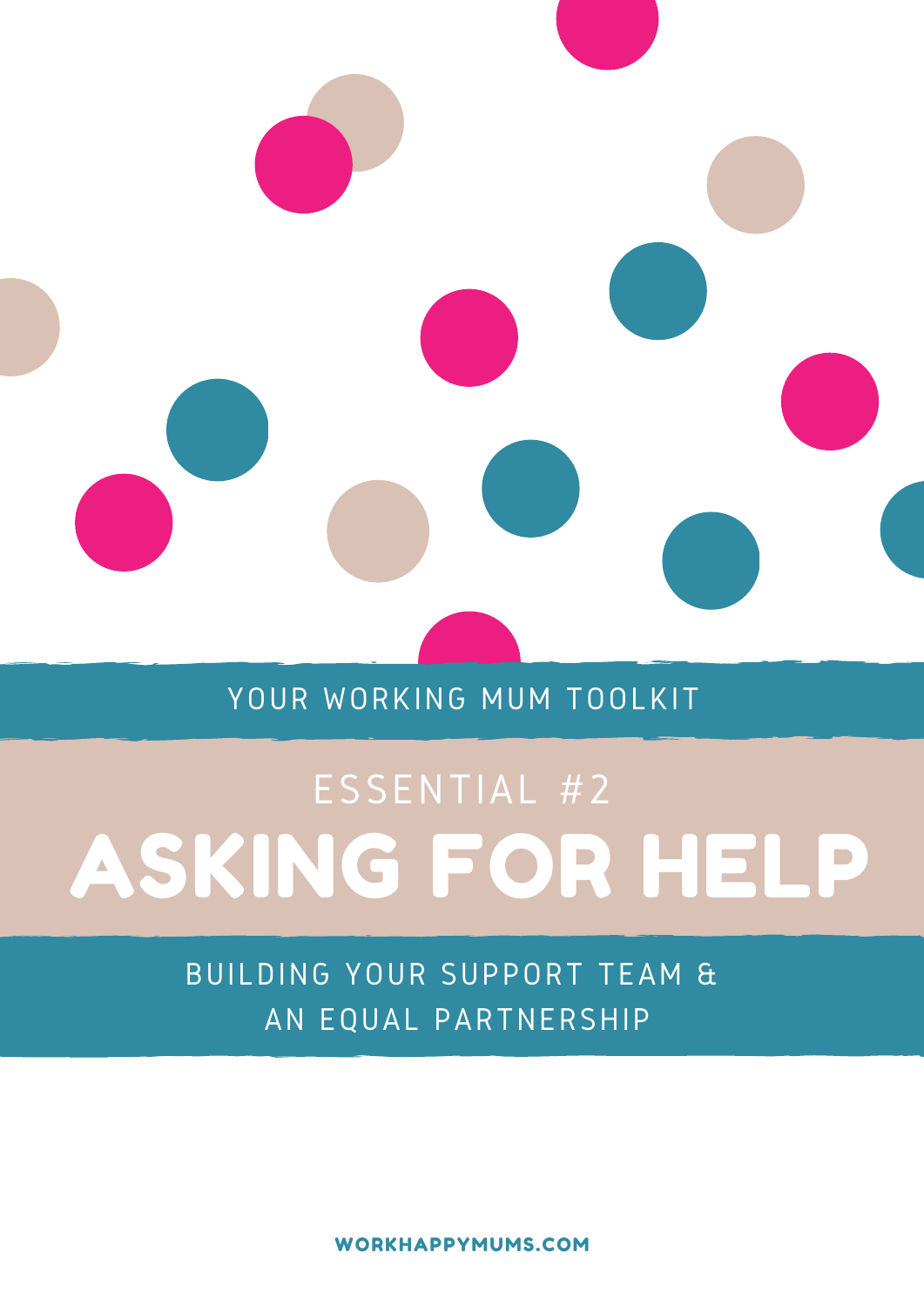## 'ASKING FOR HELP' WORKSHEET

This working mum toolkit essential, Asking For Help, is one of the hardest and often the most critical. It goes back to the basics... you have to be willing to ask for help and open to receiving it.

We're strong, independent women and I know many of us pride ourselves on being able to do it all. The truth is though that having it all and doing it all are two very different things. If we live our lives trying to do it all, it's a recipe for exhaustion and even burnout.

#### Asking for help from friends, family or paid professionals

To have it all, whatever having it all means to us, we need to build a team around us. That team might be made up of friends and family that we ask for help. Or they might be people who we pay to help us - a babysitter or cleaner for example.

When it comes to paid help, asking yourself these three questions will help you identify what you could delegate or outsource:

1. Does this task require my specific skill set or unique knowledge?

2. Could an expert do this better task more efficiently and/or effectively than me at less cost?

3. If I could free up some time by not doing this task, how would I use this free time?

The important thing is is to make sure you're playing to your strengths and using the time you have wisely.

#### TO DO:

Think about who you need on your team to be at your best at work and at home. A friend or neighbour to do a babysitter swap with, a food delivery service, an accountability partner to keep you motivated and on track with whatever it is you are wanting to achieve, or a shoulder to cry on when everything feels too much?

Write a list and next to each jot down the names of one or two individuals or services who might be able to help. Reach out to them. For paid services, you can always ask other mums in the WHM Group for recommendations. You can find us here: https://www.facebook.com/groups/WorkHappyMums.